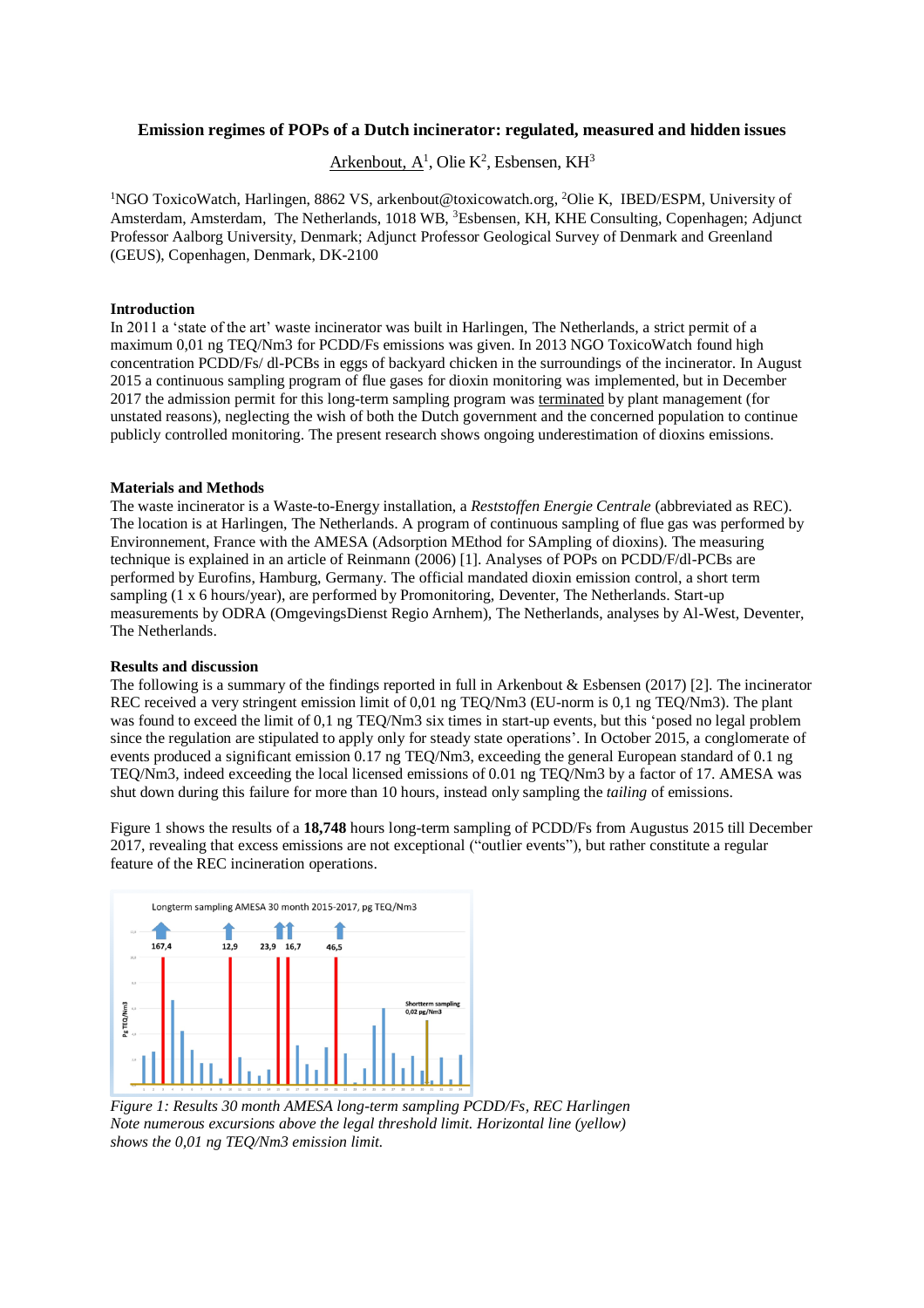Continuous sampling like the AMESA approach is not obligated, so recourse to short-term sampling was considered as an acceptable, much less demanding approach. However AMESA measurements were performed at the same time as the long-term sampling took place, so comparison is feasible (Table 1).

From Table 1 it is seen that short-term sampling is severely *underestimating* emission dioxin levels by factors between 460-1290 in TEQ per Nm3 flow. Sampling for official monitoring purposes must be *representative* (both technically as well as administratively, i.e. unannounced controls etc.). However, the current regimen of regulatory flue gas sampling is pre-announced.

| <b>Sampling</b>             | hours | ng TEO/Nm3 | Factor |
|-----------------------------|-------|------------|--------|
| Short-term, April 2016      | 6     | < 0.00001  |        |
| Long-term April 2016        | 256   | 0,01290    | 1290   |
| Short-term, 8 March 2017    | 6     | 0,00001    |        |
| <b>Long-term March 2017</b> | 690   | 0.00460    | 460    |

*Table 1: Comparison of parallel short- and long-term measurements (assumed flow: 230.000 Nm3)*

The current short-term sampling is only representing  $\sim 0.2$  % of of the total yearly operating time. This can under no assumptions and conditions be considered representative for real dioxin emissions of the incinerator. Sampling in only 0,2% of the yearly operating periods makes for a likely enormous sampling error.

Many researchers (Reinmann 2009, Tejima 2007, Hung 2016, Wang, 2016, Li 2018) [1, 4,5, 9, 10] demonstrate high releases of dioxins during start-up and shut-down of incinerators. Estimations of the dioxin emissions range from 40% till 200% times the annual TEQ allowed, depending on the type of incinerator, by-pass use and dust emissions. Emissions of dust, most of the time unfiltered, are accepted during start-up procedures, for cleaning the installation before waste feed may start. In the literature this is known as a "filter bypass mode", "abatement bypass" or "dump stacks". The UK (2009) [7] regulations suggests that this is only acceptable once a year. Most of the time, bypassing (dump stacks) takes only a few minutes.

In the REC the procedure for bypassing is when the stack comes under the  $140<sup>0</sup>$  or below the lower limit of gas flow, the bypass will be activated in order to protect the filter cloth. Bypassing will also be activated when the temperature goes above  $210^{\circ}$  for fire prevention. Concentration of PCDD/F in dust deposit is much higher than fly ash in steady state; 0,01 mg TEO/kg dust (Tejima 2006) [4], this study  $0.005 - 0.009$  mg TEO/kg. Many plants are currently operating during start-up with one or more bypasses flue gas cleaning devices or even of the entire system to avoid technical problems such as bonding of used sorbents at the fabric filter at low temperatures (Kriekouki 2018) [8]. After May 2017 the incinerator will not use bypasses anymore over bagfilter and  $DeNO<sub>x</sub>$ ; they adapt the program of start-up.

Shutdown and start-ups are not exceptional occasions during annual maintenance stoppages, it's rather a *regular* feature of normal incineration procedures. In the US, start-ups and shutdown emissions, as well as bypass emissions, are known as 'excess emissions', a category of air pollution that has received little attention in the research literature (Zirogiannis 2018) [6]. In the program of long-term sampling, a total of 12 start-ups and shutdowns events were observed. Hung (2016) [5] reports a frequency of 4.75 start-ups/year per unit in Taiwan (290 start-ups were counted for 61 incineration lines). This underlines that start-ups and shutdown are simply part of normal operations. From the first start-up of the REC in 2011 there has been registered more than 55 start-ups and shutdowns.

Hung (2016) applies an emission factor of 9.32 mg I-TEQ for a start-up. A conservative estimation of a start-up emission in the REC is about 2 mg I-TEQ, but comparison is hard to make because start-up definitions differ. The process of start-up procedure in the REC incinerator is partitioned into 5 stages: pre-flushing, flushing/cleaning, pre-heating, waste feed and regular phase (Table 3). Tejima (2007) [3] starts measurements after closing the bypass with the ignition of the side burners and stops after 12 days.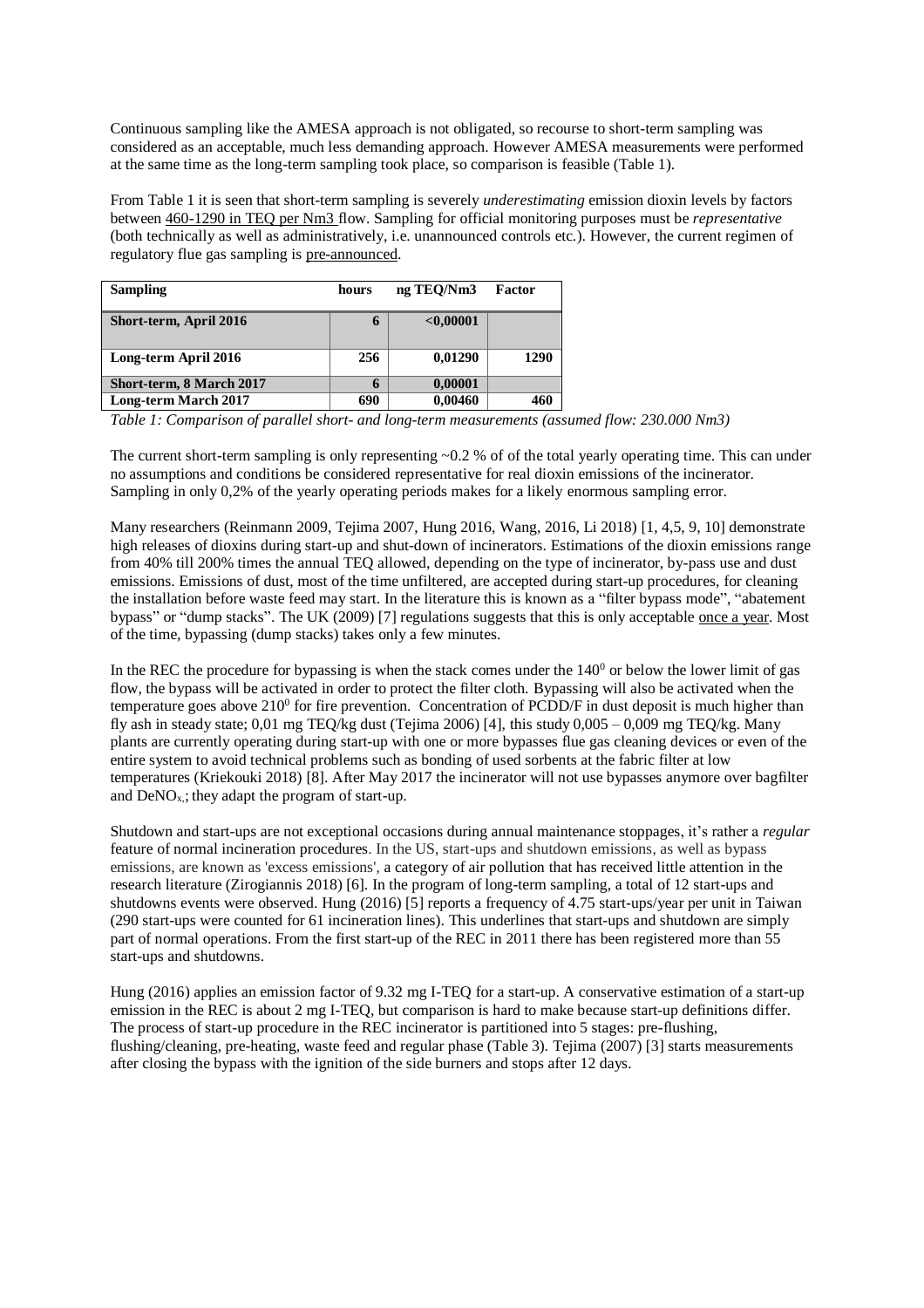In 2016 and 2017 start-ups after the annual maintenance stops were *not sampled* by AMESA. The reason for this were remarkable "incidents" (explosions) as well as unclear communications. Substitute short-term sampling by ODRA could be performed in four of the 5 stages of the start-ups. PCDD/F during cleaning actions could not be measured in gas phase because lack of isokinetic flow sampling. Gravimetrical measurements of particulate dioxins could only be performed indicative and results in 180-340 mg dust/Nm3. Analyse of the 180 mg filter results gives a concentration of 1,7 ng TEQ/Nm3.

| <b>Phase</b>   | <b>Description</b>                                    | 2016                                   | 2017                         |
|----------------|-------------------------------------------------------|----------------------------------------|------------------------------|
|                | Annual stop, AMESA off-time                           | 408 hours                              | 571 hours                    |
| <b>Phase 1</b> | <b>Pre-flushing (annual report)</b>                   | $25-50 \text{ kg}$                     | $\overline{?}$               |
|                | Pre-flushing 2 (ODRA)                                 | Mention                                | $25-50 \text{ kg}$           |
| <b>Phase 2</b> | <b>Flushing</b>                                       |                                        |                              |
|                | Dust gravimetric (indicative)<br>deviation EN 13284-1 | $180 - 270$ mg/Nm3                     | $340 \text{ mg}/\text{Nm}3$  |
|                | Flow (data REC)                                       | 335,000 Nm3                            | 217.058 Nm3                  |
|                | Dust ODRA (Dust REC Durag)                            | 60.3 kilo (11.7 kilo)                  | 73,8 kilo (1,8 kilo)         |
|                | Particulate bound PCDD/Fs (indicative)                | 1,6 ng TEQ/Nm3                         | 1,7 ng TEQ/Nm3               |
|                | Gas phase PCDD/Fs (18 - 20 degrees)                   |                                        |                              |
| Phase 3        | <b>Heating up</b>                                     |                                        |                              |
|                | PCDD/F vapour/particulate                             | $0,11$ ng TEQ/Nm3                      | $0,32$ ng TEQ/Nm3            |
|                | Length of heating up                                  | 50 hours                               | 32 hours                     |
| Phase 4        | <b>Starting waste feed</b>                            |                                        |                              |
|                |                                                       | $0,03$ ng TEQ/Nm3                      | $0.03$ ng TEQ/Nm3            |
| Phase 5        | <b>Regular operation (after 3 days)</b>               | $0,007$ ng TEQ/Nm <sup>3</sup> (6 hrs) | $0,005$ ng TEQ/Nm3 (672 hrs) |

*Table 2: Short-term measurements start-up after annual maintenance stoppage* 

Table 2 show difference between gravimetric measurement of 73,8 kilos and dust measurement by the incinerator of only 1,8 kilos. Emissions of dust occur as an acceptable part in start-up procedures for cleaning the installation before waste feed may start. In phase 3 (32-50 hours) the dioxins are exceeding 0,1 ng TEQ/Nm3, but this paradoxically poses "no legal problems" since "regulations only apply to steady state operations". It is very difficult to understand this kind of official reasoning, which certainly does not benefit the environment nor the population in the surrounding regions.

AMESA sampled for a continuous period of **18,748** hours, with an off-time of 1291 hours (6,8 %). Patterns of switching OFF of long-term sampling is found to match *systematically* start-up and shutdown procedures. When the ID-fan is shut-off and the velocity of the stack comes under the 1,5 m/s, the AMESA shut down lasts for several minutes. A leak test follows in the cartridge of the AMESA and restart after 3-4 minutes. Repetitive sessions of more than 10 terminations are noticed in start-up procedures and disable the AMESA for a long time and disrupt the continuous measurements significantly. It seems to be a *routine operation*, the patterns described above are also observed when no such events take place.

Interactions between industrial cleaning and monitoring sampling needs more research. From the start of the current studies, cooperation was agreed with the incinerator management, but still a lot of data are missing and some data could only be obtained through court or juridical procedures. This underlines the difficulty to do scientific work at incinerators, mainly because the huge economic interests and publicly sensitive information involved.

The present long-term sampling started in 2015 after findings of the highly polluted eggs in the environment of the REC incinerator. The ongoing study tries to find an answer at the question if there's a quantitative and qualitatively relationship between dioxins in the flue gas and in the eggs. A study of Hoogenboom (2015) [3] conclude dioxins pollution in eggs of backyard chicken are to be everywhere nowadays, but finding more 'clean' eggs (<2,5 pg TEQ  $/g$ ) in location Rotterdam with far more heavy industries than in Harlingen points to the particularly impacting pollution potential of *uncontrolled* incinerators. All eggs sampled in Harlingen (within a radius of 2 km) were found to have concentrations above the 2,5 pg TEQ/g, while 50% of the eggs in Rotterdam (as well as in the remaining parts of all of the Netherlands) were below the limit of 2,5 pg TEQ/g [2].